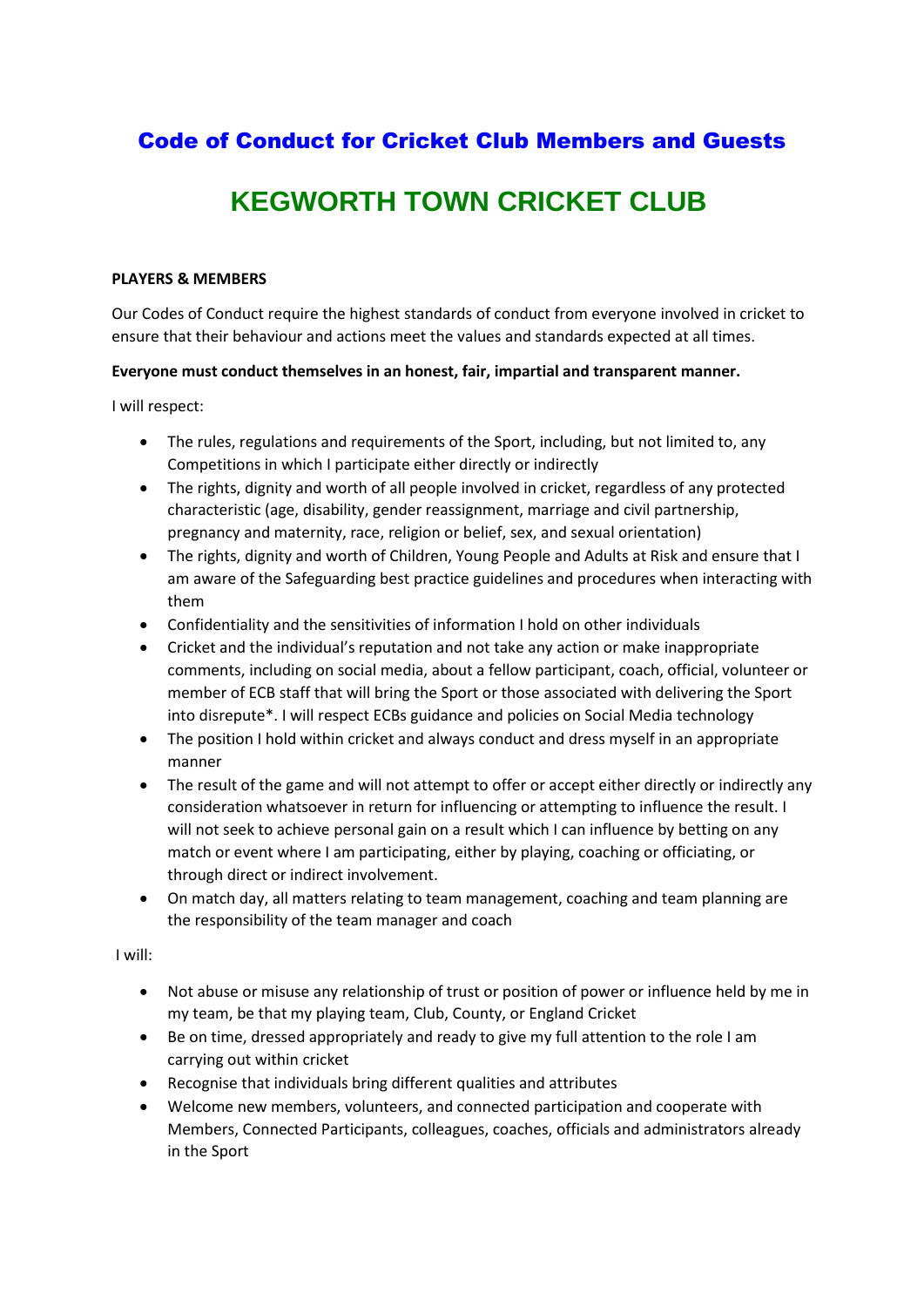- Recognise the achievements of others and applaud their performance and not just the result.
- Endeavor to ensure that all involved in the Sport optimise their potential by promoting the positive aspects of the sport and never condoning the use of inappropriate or abusive language, inappropriate relationships, bullying, harassment, discrimination, or physical violence.
- Discourage unfair play and arguing with officials.
- Welcome visiting teams and their supporters.
- Never engage in discriminatory abuse or anti-social behaviour which could include but is not limited to racism, sexism, antisemitic, Islamophobic, homophobic or transphobic behaviour.
- Not impinge on others enjoyment of the Sport or my performance by consuming alcoholic drinks, smoke or vape immediately prior to or while participating in the sport, or while safeguarding children, young people, or vulnerable adults.
- Ensure that everyone has the opportunity to participant in a fair, honest environment by rejecting cheating, abiding by the Anti-Doping policies and not taking illegal substances immediately prior to or while participating in the Sport.
- Display modesty in victory and graciousness in defeat; be sporting whether I win or lose; always acknowledge the other team and the umpires at the end of the game with a hand shake or three cheers.
- Never argue with an official or participant during a game and listen to and cooperate with officials' decisions.
- I will respect the scorers at all times and not approach them at any time.
- Control my temper; I understand that verbal, emotional and physical abuse of officials, coaches, spectators, or participants, or deliberately distracting or provoking a participant, coach or official is not acceptable or permitted behaviour in cricket.
- Enjoy the game and ensure other can also enjoy it. I will endeavour to abide by this code of conduct and promote it to others. I understand that if I fail to follow the code, the ECB Cricket, the County Association may take action against me under the Disciplinary Regulations which may result in Sanctions including suspension.
- I will make myself aware of the clubs two Welfare officers.

### **PARENTS & CARERS**

The enjoyment and safety of your child when involved in a cricket activity is of paramount importance to England Cricket.

Every child will be encouraged and asked to ensure that their behaviour and actions meet the values and standards expected of them at all times.

As parents, you are asked to support our Codes of Conduct and embrace the spirit of our game.

Once at the venue, please keep your distance from the squad changing /viewing area. If for any reason you need to talk to your son/daughter, then please liaise with the coach /manager.

Please refrain from approaching the boundary edge to coach or converse with players from either side. Feel free to clap/encourage positively from your viewing distance.

We would appreciate it if the players do not use phones/electronic devices during the hours of play, but rather encourage and support their team mates on the field of play.